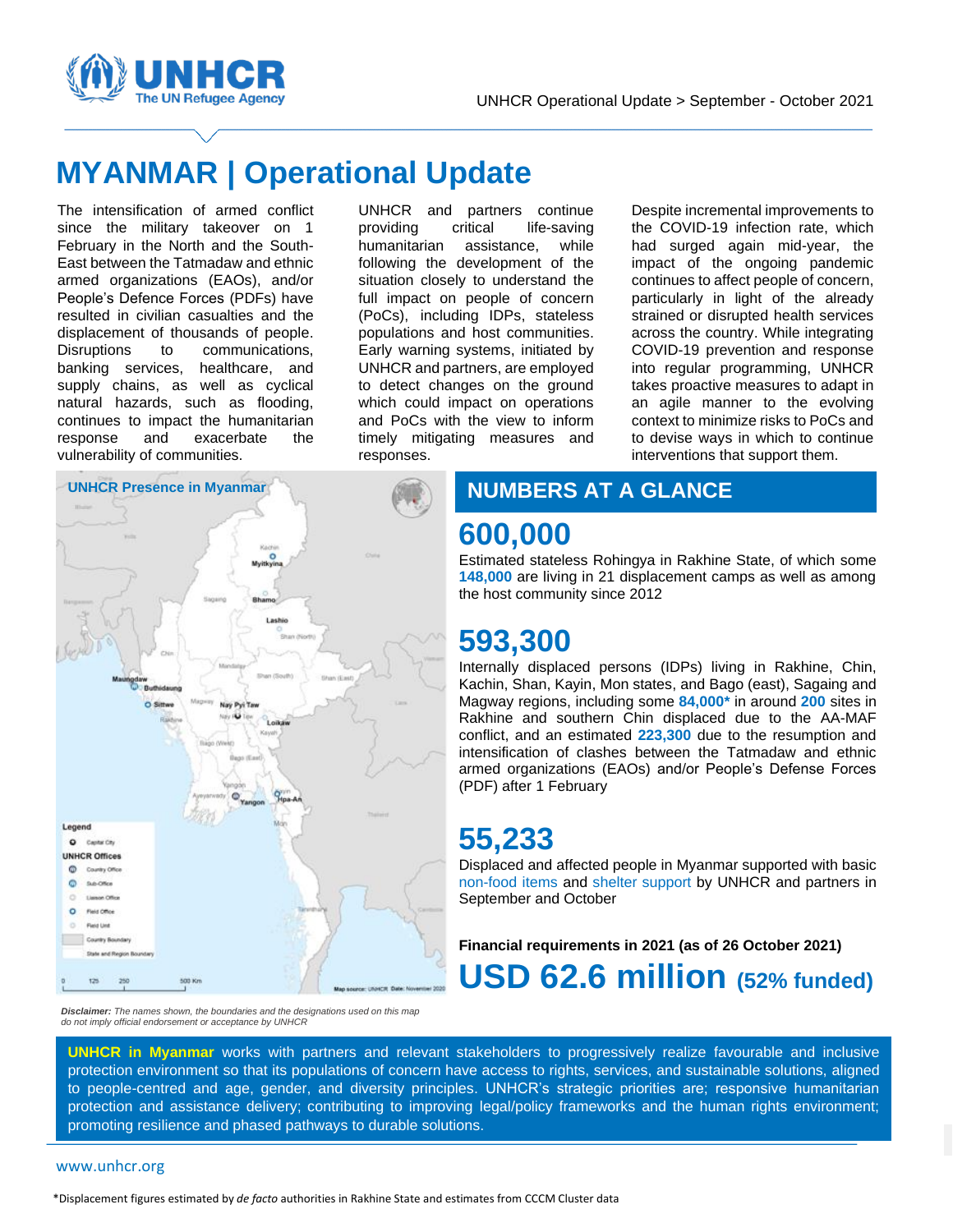

## **KEY HIGHLIGHTS | September - October 2021**

#### South-East

- The security situation in the South-East region of Myanmar continues to deteriorate with sustained armed clashes between the Tatmadaw and ethnic armed organizations (EAOs) and/or People's Defense Forces (PDF) reported in all regions across the South-East (SE) leading to the displacement of an estimated 165,600 people as of 1 November 2021. Displaced populations in the SE continue to experience significant challenges in accessing basic needs and services, in particular food, healthcare, and shelter material. While humanitarian needs increase, humanitarian access continues to be seriously hindered by insecurity, roadblocks, land mine risks, and logistical constraints.
- In September, heavy rains and flooding in Myawaddy Township, Kayin State led to the temporary displacement of around 3,000 individuals living in low lying areas who have since returned to their homes. Emergency support, such as food and water, was extended by the local community.
- In response to ongoing humanitarian needs, UNHCR has ensured the provision of critical lifesaving material and infrastructure support in several locations across the South-East. During September and October, UNHCR reached 2,192 individuals with non-food item (NFI) support, including mosquito nets, sanitary kits, blankets, and sleeping mats. In Kayah State, six solar energy systems were installed in IDP sites, improving lighting in public spaces, enhancing safety and security. In addition, five bathing spaces were completed and the construction and renovation of water supply systems in three locations were completed, benefitting over 6,000 IDPs and members of the host community.





*Before and after: Construction of a primary school in Kayin State. Photo: UNHCR*

- The implementation of community-based projects in Kayin State progressed with the aim of improving infrastructure and supporting peaceful co-existence among communities. Projects,
- including construction of primary schools, health centres, and bridges are in various stages of completion, with UNHCR carrying out remote monitoring assessments during the reporting period. In total, 10 projects are planned for completion in 2021.
- In October, a four-month online training on trauma healing began, targeting 20 community leaders from Kayah and Shan (South) states, as well as UNHCR protection focal points.

### Rakhine and North-West

- As of 1 November 2021, over 84,000 persons remain displaced across around 200 sites and in host communities in Rakhine and Chin (South) states due to conflict between the Arakan Army (AA) and Tatmadaw. In addition, since 1 February, some 19,400 individuals remain displaced in Chin State, and another 19,300 in Magway and Sagaing regions. Around 15,000 people have sought refuge in neighbouring India according to estimates by the Indian state governments.
- Support to displacement sites and IDP camps continued throughout September and October despite operational challenges faced notably since 1 February. Families affected by natural hazards, such as flooding, as well as conflict affected communities in Rakhine and southern Chin states were provided with critical non-food and shelter items reaching 42,683 individuals during this period. Items provided include blankets, mosquito nets, sleeping mats and kitchen sets. In addition, 2,332 individuals (424 households) moved into transitional shelters (longhouses) that had been reconstructed by UNHCR and partners, enhancing living standards of these families.



*Village access road improvement, Rakhine State Photo: UNHCR*

- 1,827 people with specific needs (PSNs), including elderly, people with disabilities, children, people with serious medical conditions, and female headed households, were supported through home visits with referrals made where possible. An additional four PSNs were supported with cash assistance.
- Measures continue to be taken to advance and enhance the sustainability of UNHCR community-based projects implemented in Rakhine (North) State, including road rehabilitation. Nearly 18,000 people of concern are benefitting from these projects. Around Sittwe Township, 48 members of youth development committees completed various trainings, including on community mobilization, conflict mitigation and resolution, and inclusive representation.
- Counselling and information sessions reached approximately 218 individuals, improving their knowledge on key issues pertaining to housing, land and property, civil documentation, and access to rights and services.
- An overview of the response to the AA-Tatmadaw conflict can be found **[here](https://data.unhcr.org/en/documents/details/89288)**.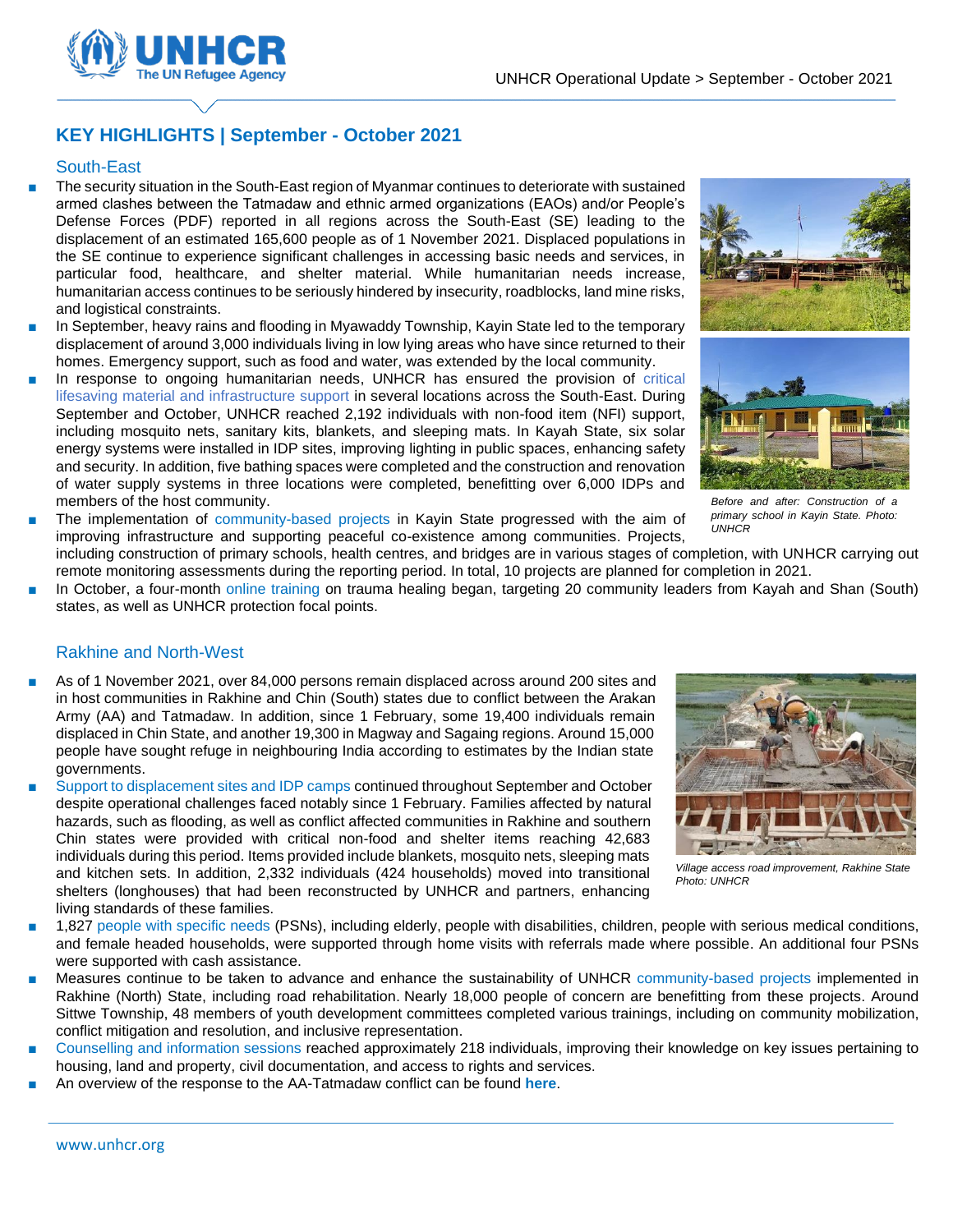

#### Kachin and North-East

- As of November, some 3,800\*\* individuals remain displaced in Kachin State and 15,200 in Shan State (8,100 Shan (North), 7,100 Shan (South)) due to ongoing armed clashes between the Tatmadaw, EAOs and/or the PDF.
- UNHCR and partners continue to provide support to persons with specific needs (PSNs), including persons with disabilities, elderly, single/female headed households, and those with serious medical conditions, through provision of emergency cash assistance reaching 602 PSNs and their families during September and October. The support is aimed at addressing their most pressing needs such as medical expenses while reducing the risk of resorting to negative coping mechanisms such as borrowing money, taking on debt, or reducing expenditure on key items including water, food, education, and healthcare.
- UNHCR continues to provide non-food items (NFI) and shelter support to meet the needs of displaced persons. In September and October, UNHCR distributed NFI items including blankets, kitchen sets, mosquito nets, solar lights, tarpaulins, sleeping mats, jerry cans, and buckets to 7,592 individuals (1,808 households) in Kachin and Shan states. Shelter support reached 425 individuals though support



*NFI distribution at an IDP camp in Shan State. Photo: Relief International*

with maintenance and repairs on existing shelters. In addition, UNHCR provided 1,832 corrugated galvanized iron (CGI) sheets to support the construction of 100 transitional shelter units in Mansi and Bhamo townships.

Throughout September and October, UNHCR facilitated a number of trainings and capacity building initiatives for partners and camp management staff. Topics of trainings included protection and CCCM orientation, introduction to criminal law and procedure and the justice system, and basic mental health and psycho-social support.

### **COVID-19 response**

- At the onset of the COVID-19 crisis, UNHCR Myanmar adopted a 'stay and deliver' policy.' Since then, UNHCR has integrated COVID-19 prevention and response activities into regular programming, including through pairing provision of assistance with the distribution of face masks and hand sanitizer. Activities have focused on continuing, adapting and increasing delivery of protection and assistance, while ensuring fair and equal access to essential services for internally displaced persons and stateless populations. UNHCR continues to work closely with partners to assess the situation and ensure that preparedness and preventative measures remain in place.
- In the South-East, UNHCR and partners delivered essential COVID-19 PPE items and medical equipment to 25 hospitals and clinics in Bago (East) and Tanintharyi regions and Kayin State.
- In Rakhine State, distribution of cloth masks reached 8,262 IDPs and local community members, and 14,000 surgical masks, 70 boxes of hand sanitizers, 1,000 boot covers, and 200 protective goggles were donated to public facilities in Rakhine (North). In addition, 44,800 cloth masks were donated to camp management agencies, with distribution ongoing in Rohingya camps.
- In Kachin/ Shan states, PPE items, including surgical masks, soap, hand sanitizer, and NFI items were delivered to 11,635 people. A community-based isolation centre in Kachin State was supported with items including sleeping mats and tarpaulins to improve conditions in the centres.

### **Working in partnership**

- UNHCR Myanmar collaborates closely with relevant stakeholders including UN agencies, international and local NGOs, as well as other humanitarian and development partners. The Agency is an active member of the UN Country Team (UNCT), the Humanitarian Country Team (HCT) and the Cooperation Partners Group (CPG). As part of the inter-agency response in Kachin, Shan (North) and central Rakhine states, UNHCR leads the Protection Sector and the Shelter, Non-food Items (NFI), Camp Coordination and Camp Management (CCCM) Cluster at the national and sub-national levels. In the three northern townships of Rakhine State, UNHCR coordinates the humanitarian response through the Maungdaw Inter-Agency Group (MIAG) under the overall leadership of the UN Resident Coordinator's Office (RCO). UNHCR also co-chairs, alongside UNDP, the South-East Working Group (SEWG), which has been the main forum for coordination and discussion related to the peace process and major development issues, and chairs state/regional Inter-Agency Coordination in Kayin and Kayah states. In response to the deteriorating situation in the South-East of Myanmar, UNDP and UNHCR have strengthened the humanitarian pillar of the SEWG.
- Read more about the regional impact of the current crisis in Myanmar [here.](https://data.unhcr.org/en/documents/details/89473)

\*\*Displacement figures for the northeast (Kachin and Shan (North) states are according to OCHA/UNHCR data as of 1 November 2021



*Handover of PPE items in Kayin State. Photo: UNHCR*